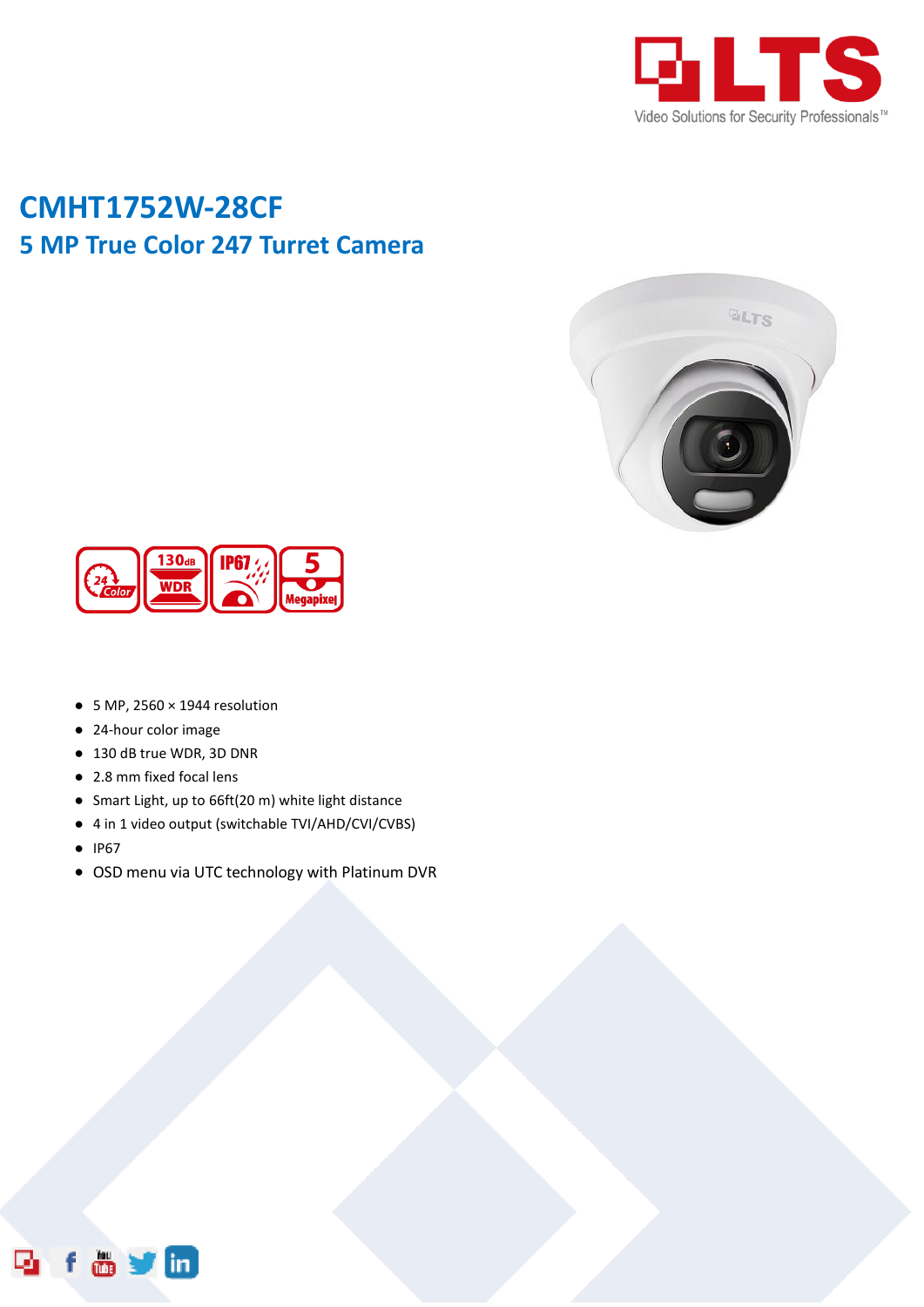

۰

## **Specification**

×

| <b>Camera</b>                   |                                                                                                                                                              |
|---------------------------------|--------------------------------------------------------------------------------------------------------------------------------------------------------------|
| Image Sensor                    | 5 MP CMOS                                                                                                                                                    |
| Signal System                   | PAL/NTSC                                                                                                                                                     |
| Resolution                      | 2560 (H) × 1944 (V)                                                                                                                                          |
| <b>Frame Rate</b>               | TVI: 5MP@20fps, 4MP@30fps, 4MP@25fps, 1080p@30fps, 1080p@25fps<br>CVI: 4MP@30fps, 4MP@25fps<br>AHD: 5MP@20fps, 4MP@30fps, 4MP@25fps<br><b>CVBS: PAL/NTSC</b> |
| Min. illumination               | 0.0005 Lux @ (F1.0, AGC ON), 0 Lux with White Light                                                                                                          |
| <b>Shutter Time</b>             | PAL: 1/25 s to 1/50, 000 s<br>NTSC: 1/30 s to 1/50, 000 s                                                                                                    |
| Slow Shutter                    | Max. 16 times                                                                                                                                                |
| Lens                            | 2.8 mm fixed lens                                                                                                                                            |
| <b>Horizontal Field of View</b> | 2.8 mm, horizontal FOV: 99.7°, vertical FOV: 72°, diagonal FOV: 139.8°                                                                                       |
| Lens Mount                      | M16                                                                                                                                                          |
| Strobe Light Alarm              | Yes                                                                                                                                                          |
| Day & Night                     | Color                                                                                                                                                        |
| WDR (Wide Dynamic Range)        | $\geq$ 130 dB                                                                                                                                                |
| Angle Adjustment                | Pan: 0 to 360°, Tilt: 0 to 75°, Rotation: 0 to 360°                                                                                                          |
| Menu                            |                                                                                                                                                              |
| White Light                     | Auto/Off                                                                                                                                                     |
| Image Mode                      | STD/HIGH-SAT                                                                                                                                                 |
| AGC                             | Yes                                                                                                                                                          |
| Day/Night Mode                  | Color                                                                                                                                                        |
| <b>White Balance</b>            | Auto/Manual                                                                                                                                                  |
| AE (Auto Exposure) Mode         | WDR/BLC/HLC/Global/HLS/Anti-banding                                                                                                                          |
| Privacy Mask                    | 4 programmable privacy masks                                                                                                                                 |
| <b>Motion Detection</b>         | 4 programmable motion areas                                                                                                                                  |
| Noise Reduction                 | 3D DNR                                                                                                                                                       |
| Language                        | English                                                                                                                                                      |
| Function                        | Brightness, Sharpness, Mirror, Smart Light                                                                                                                   |
| Interface                       |                                                                                                                                                              |
| Video Output                    | Switchable TVI/AHD/CVI/CVBS                                                                                                                                  |
| General                         |                                                                                                                                                              |
| <b>Operating Conditions</b>     | -40 °C to 60 °C (-40 °F to 140 °F), humidity 90% or less (non-condensing)                                                                                    |
| Power Supply                    | 12 VDC ± 25%<br>*You are recommended to use one power adapter to supply the power for one camera.                                                            |
| Power Consumption               | Max. 3.5 W                                                                                                                                                   |
| Protection Level                | <b>IP67</b>                                                                                                                                                  |
|                                 |                                                                                                                                                              |